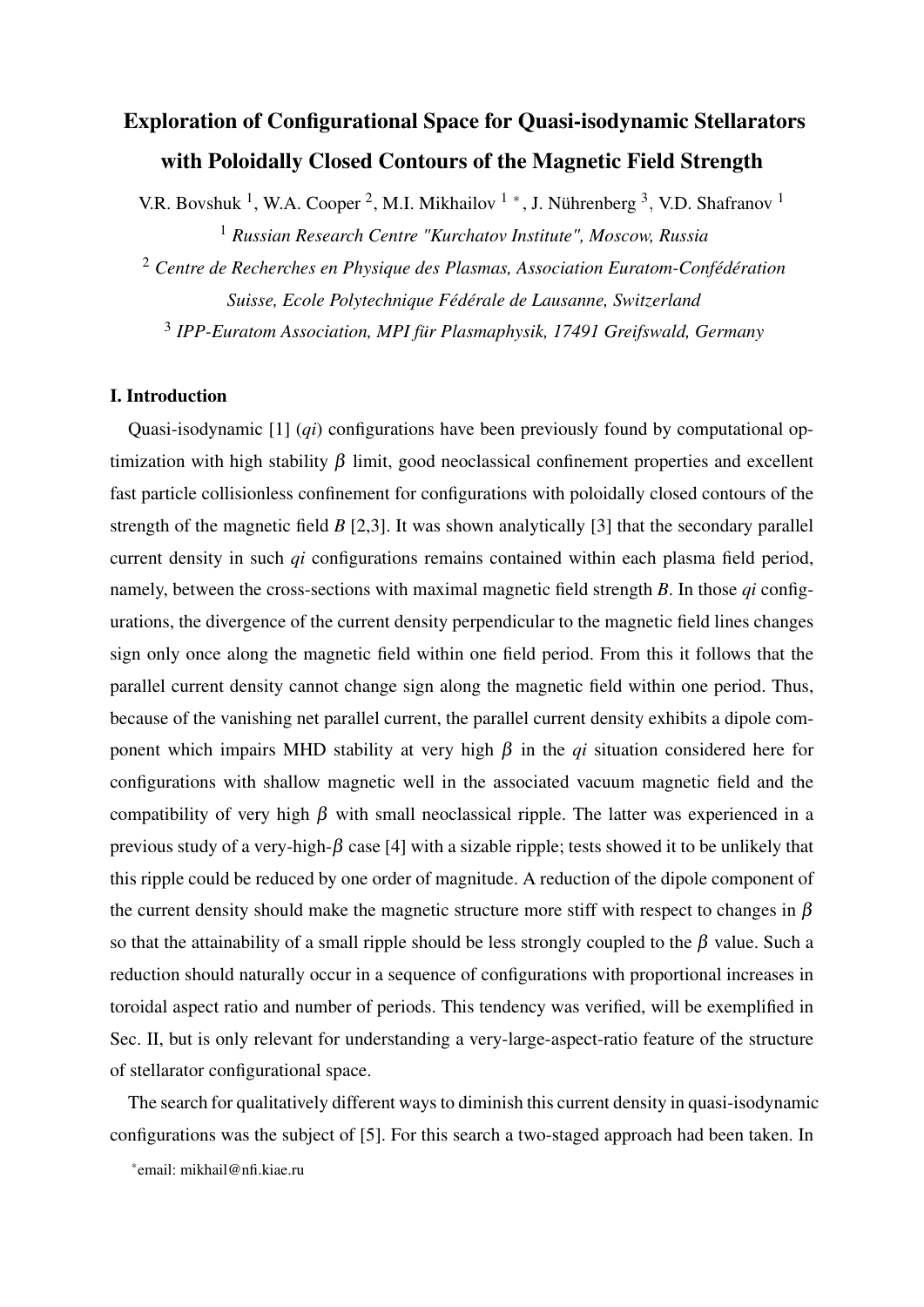

Figure 1: *Boundary magnetic surface showing the magnetic topography of [6]. The color varies from red (highest field strength) to blue (lowest field strength).*

a model investigation it was clarified that quasi-isodynamicity is compatible with vanishing dipole current density in a more elaborate structure of the topography of *B* exploiting the possibility of detailed toroidal design of *B* in 3d configurations; then a configurational investigation established a geometry realizing the essential features of this model. These features are seen in Fig. 1

Preliminary optimizations searching for the existence of very-high- $\beta$  MHD stable configurations within this configurational class were successful [6] so that further optimizations aimed at combined very-high- $\beta$  MHD stability and small equivalent ripple and will be described in Sec. III.

## II. Very-large-aspect-ratio configurations

Here, it is demonstrated that the origin of the difficulty in combining very high  $\beta$  and small equivalent neoclassical ripple in qi configurations is the influence of the toroidal aspect ratio. A quite extreme extrapolation of the configuration found in [3] is considered first: keeping the geometrical features of flux surface cross sections, increasing the aspect ratio of the period by about a factor of three, the number of periods to 36 (so that the toroidal aspect ratio is about 270) and the  $\beta$  value to  $\langle \beta \rangle \approx 0.2$  re-optimization leads to a configuration which is stable with respect to the local ballooning analysis and exhibits a small equivalent ripple,  $\delta \approx 5 \cdot 10^{-3}$ . Because of the combination of very high  $\beta$  and very small curvature, a configuration of this type exhibits a special α-particle confinement feature. In the core, confinement becomes independent of the second adiabatic invariant because a toroidally closed surface of the strength of *B* encloses inner magnetic surfaces up to about a third of the plasma radius, see Fig. 2.

Second, a case interpolating between this asymptotically extreme one and the one in [3] is investigated: selecting  $N = 18$  with  $A \approx 90$  optimization at  $\langle \beta \rangle \approx 0.2$  leads to a situation which is still unstable to asymmetric local ballooning modes, see Fig. 3, but, for the same plasma boundary becomes local-ballooning stable for  $\langle \beta \rangle \approx 0.16$ , so that it is an interesting case for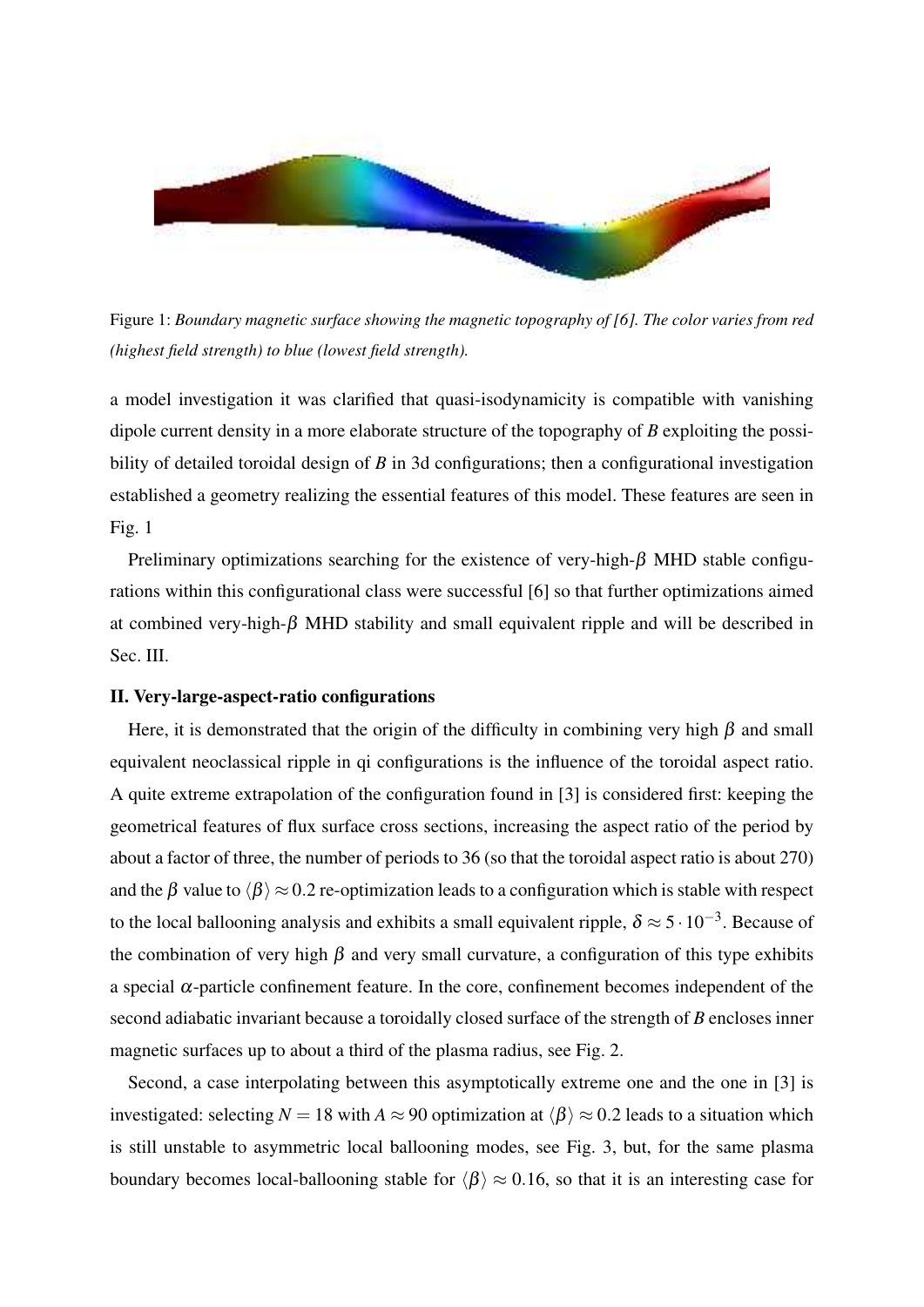

Figure 2: *Magnetic topography at very high* β *and aspect ratio: the toroidally closed surface B* ≈ 1.08 *encloses inner magnetic surfaces (one of them shown at the left end of the period) up to about a third of the radius.*

nonlocal balloning analysis, see [3].

#### III. More elaborate geometry

A primary goal to be pursued in the new geometry [5, 6] has been to show the compatibility of very high  $\beta$  and small equivalent ripple. The associated optimization has been done with the following parameters. The number of periods of the configuration is  $N_p = 6$ , the aspect ratio about 30 and its rotational transform per period about  $\frac{1}{6}$ ; the β value has been chosen to be  $\langle \beta \rangle \approx 0.2$ . Whether a further increase of  $\beta$  would be meaningful depends on detailed further investigations of e.g. the behavior of energetic-particle collisionless confinement in view of the significant reduction of the strength of *B* in the core of the plasma.

The procedure of optimization has been analogous to [3] with two modifications. i) Preliminarily, the ballooning-stability requirement only concerned symmetric ballooning modes. ii) As in [5] as an additional constraint - for keeping the dipole component of the secondary current small - the requirement of a small  $m = 1, n = 0$  component of  $\sqrt{g}$  in magnetic coordinates.

Figures 4 to 8 give an overview on the configuration found. Since the strong poloidal as well as toroidal shaping drives higher order Fourier components of <sup>√</sup>*g*, the optimization really needed to exploit (and strictly observe) a window in rotational transform value, here chosen to be  $\frac{6}{7} < i < \frac{6}{6}$  $\frac{6}{6}$ . Some features observed in earlier stable configurations are prominent in the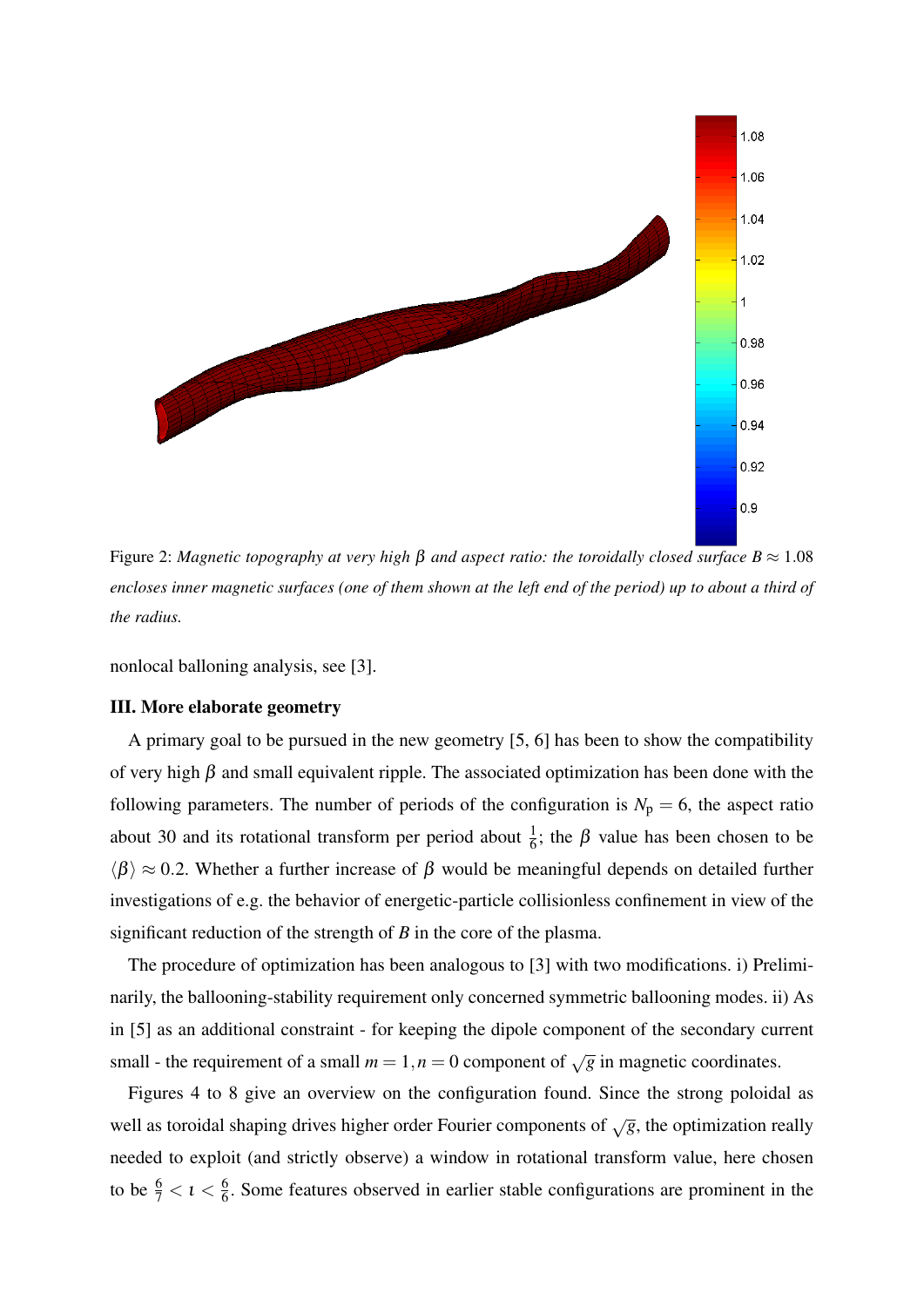

Figure 3: *Most unstable (dark blue) regions on a magnetic surface as obtained from the local-ballooning analysis. Shown are two periods out of 18.*

configuration obtained here, too: the triangular shape of the flux-surface cross-sections at the minimum of *B* and indentation in the range of strongest curvature.

The main new feature appearing as a result of optimization towards small neoclassical ripple is the formation of a secondary minimum of *B* in the region originally exhibiting the maximum of *B*. A tentative explanation may be that this region is uncurved because of the requirement of quasi-isodynamicity so that localization of reflected particles there does not increase the neoclassical ripple, see Fig. 8, which is of the order of 1% in the plasma core.

## IV. Summary

In the context of quasi-isodynamic stellarators with poloidally closed contours of the magnetic field strength it is investigated whether very-high- $\beta$  equilibria exibiting small neoclassical ripple exist. Within the structure of a period considered earlier [3], this has been verified at very large numbers of periods and aspect ratio at which these equilibria are MHD-ballooning stable. With a previously introduced new structure of a period as a starting point, such configurations are found at lower but still large aspect ratio. However they are ballooning unstable so that this configurational property still remains to be optimized.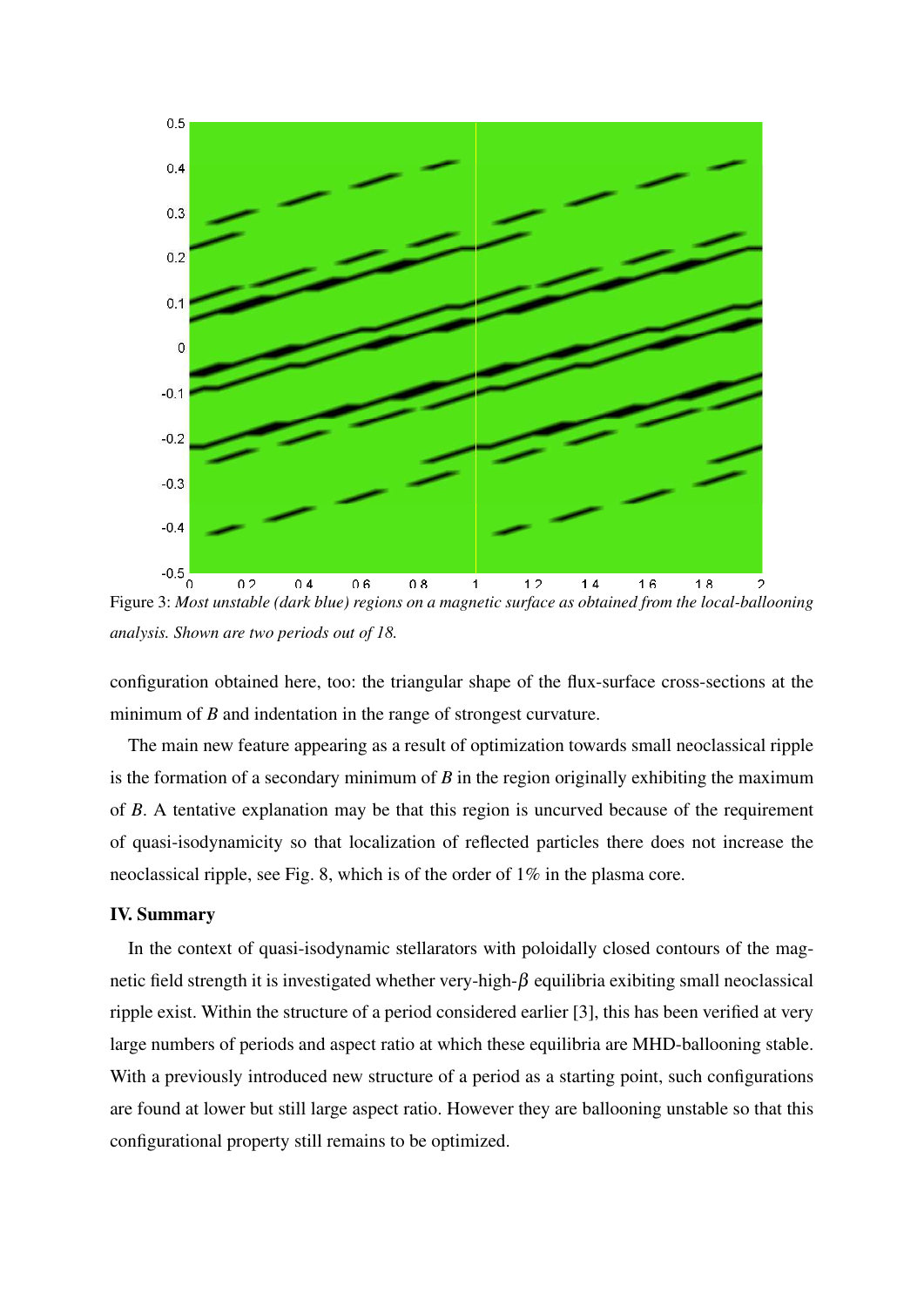

Figure 4: *Boundary magnetic surface showing the magnetic topography of a new configuration type.*

# V. Acknowledgment

Part of the computations of this work has been performed on the NIFS LHD Numerical Analysis Computer SX-8.

# References

- [1] S. Gori, W. Lotz, and J. Nührenberg, *Proc. Joint Varenna-Lausanne Int. Workshop on Theory of Fusion Plasmas* (Bologna: Editrice Compositori, 1996) p. 335.
- [2] M.I. Mikhailov et al, Nucl. Fusion **42**, L23 (2002).
- [3] A.A. Subbotin et al, Nucl. Fusion **46**, 921 (2006).
- [4] M.I. Mikhailov et al, AIP-CP871 (Theory of Fusion Plasmas: Joint Varenna-Lausanne International Workshop), 388 (2006).
- [5] V.R. Bovshuk et al, *34th EPS Conf. on Plasma Phys. and Control. Fusion*, P4.103.
- [6] V.R. Bovshuk et al, *16th Int. Stellarator/Heliotron Workshop 2007*, Plasma and Fusion Research Vol. 3 (2008) S1046.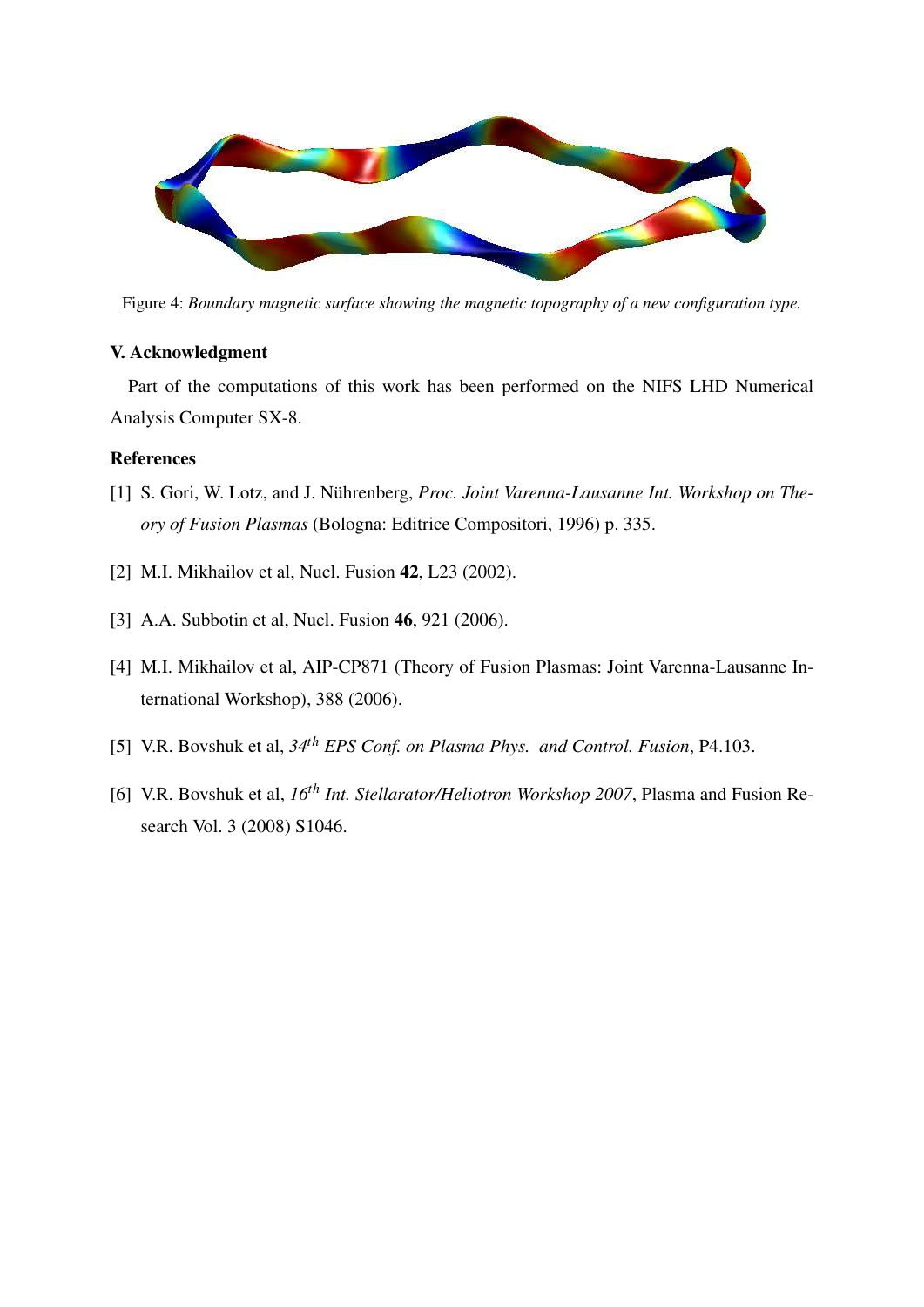

Figure 5: *Same as before, but top view.*



Figure 6: *Same as before, but side view.*